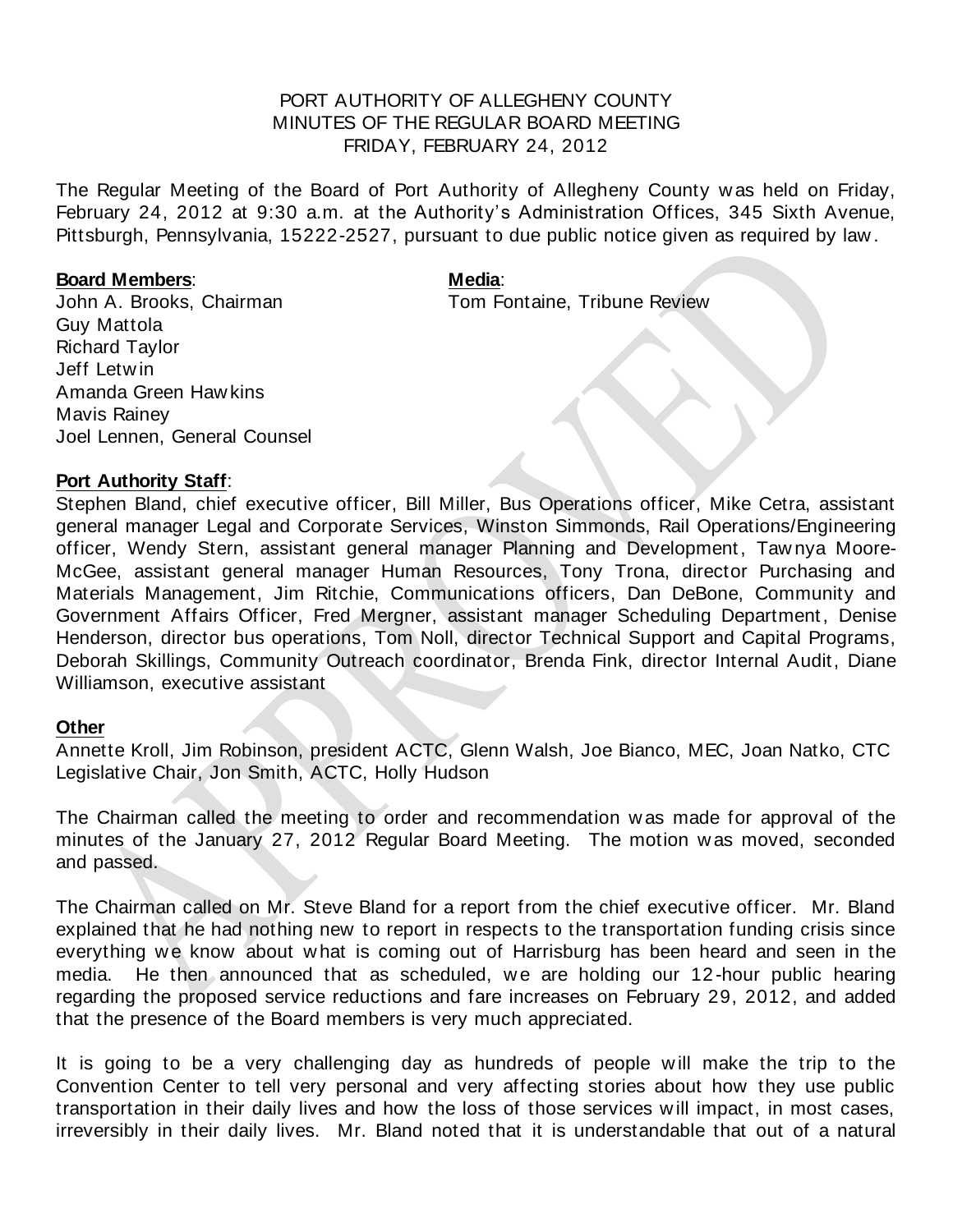sense of frustration and a natural sense of anger over w hat is being potentially taken aw ay from them, they w ill come angry, and may take that out on many at the head table. We understand the emotions surrounding this event and this is not a hearing that we want to hear.

Mr. Bland reiterated that there isn't a single service recommendation for reduction or elimination that anyone on Port Authority staff or Port Authority Board thinks is advisable, or necessary. Unfortunately, it is a product of the statew ide transportation funding crisis. Our riders are going to come out in large numbers to tell us how devastating these cuts w ill be and Mr. Bland made a prediction that we are going to agree with every one of them.

On a more positive note, Mr. Bland reported that w e w ill hear later under new business that w e have reached a proposed agreement w ith the Steelers and Rivers Casino to add the Allegheny Station on the North Shore Connector into the extended free fare zone. Last month this Board approved the agreement w ith the Stadium Authority and Alco Parking to provide free fares out of the North Side Station [the station under the West General Robinson Street Garage]. This agreement, w hich is similar in composition, w ill allow the same type of benefit at the Allegheny Station. He added that the entire length of the T beginning at First Avenue Station extending through the dow ntow n core, Steel Plaza Station, Wood Street Station, Gatew ay Station, North Side Station, and the Allegheny Station will be free fare. Staff w ill continue w orking tow ard trying to get similar arrangements at Station Square.

Mr. Bland concluded his report by announcing that the North Shore Connector remains on schedule to open for revenue service on March 25, 2012.

The Chairman called on Ms. Mavis Rainey for a report of the Performance Oversight Committee. Ms. Rainey reported that the meeting of the Performance Oversight Committee w as held on Wednesday, February 15, 2012 and the notes from the previous meeting w ere approved.

First, the operating budget w as review ed and the follow ing w as reported. For the first seven months of FY 2012, passenger revenue is ahead of budget by \$2.2 million. Sales of tickets, w eekly permits, and monthly passes outpaced the budget. Farebox revenue is up by \$192,000 and operating revenue to date w as up \$2.3 million over budget.

In regards to expenses, it w as reported that January expenses across all categories are generally favorable to budget. Overall through January, expenses w ere favorable to budget by \$11.9 million. Revenue outpaced expenses by \$13.1 million. For the month ending January 31, cash on-hand totaled \$19,675,000. Currently, \$8 million is drawn on the line of credit and \$18 million in reserves w as used for operations.

There w ere four resolutions discussed at the meeting and the Performance Oversight Committee recommends the follow ing resolutions for approval.

The committee review ed seven procurement actions that are listed in the Board packet in the amount of \$1,580,588.47. The committee has found these bids to have been submitted in accordance with the Authority's procurement policies and procedures, the prices to be fair and reasonable, and the bidders to be responsive and responsible. The Performance Oversight Committee recommends these items for aw ard for a total cost of \$1,580,588.47.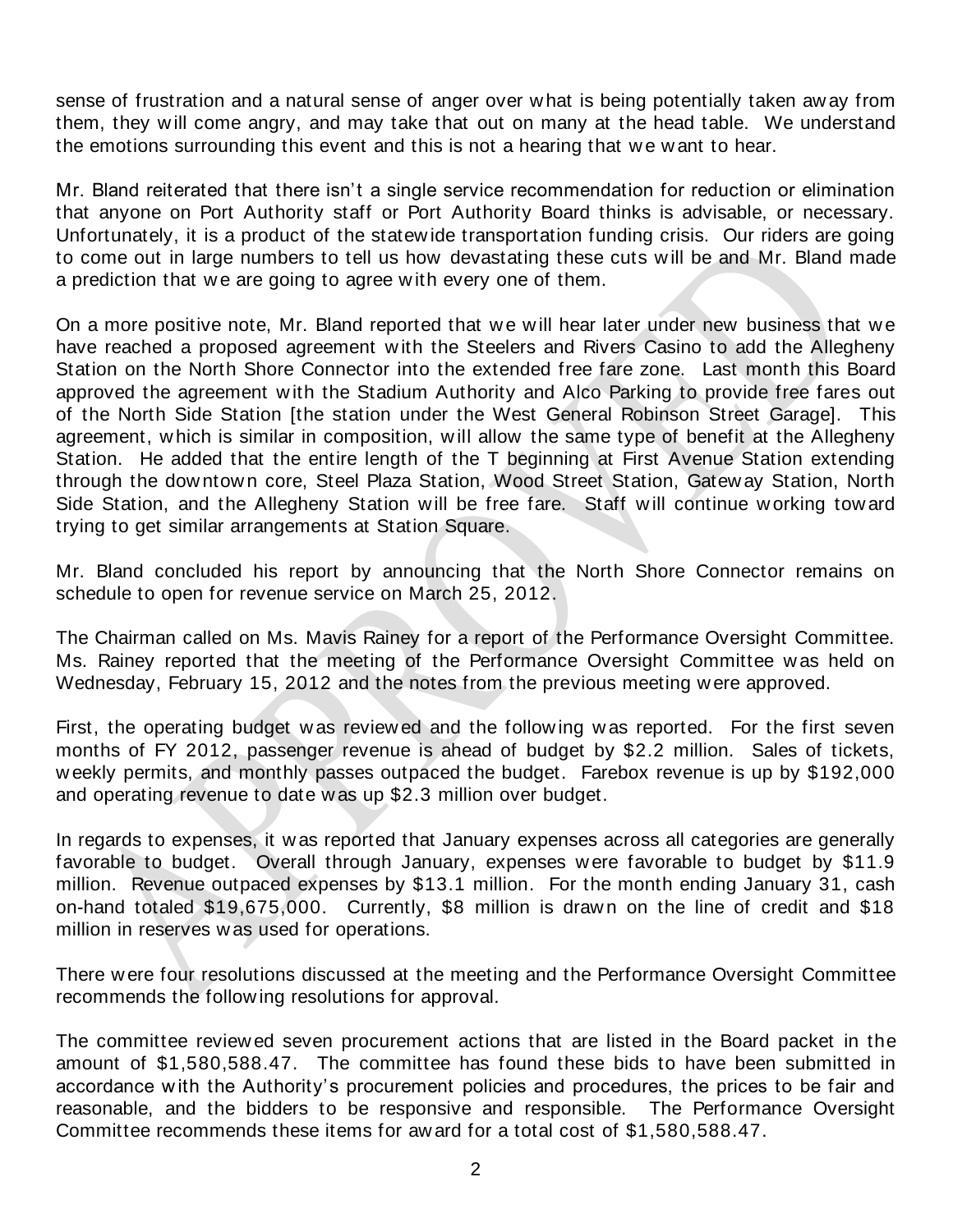On behalf of the Performance Oversight Committee, Ms. Rainey respectfully requested approval of the resolution as presented.

It w as moved, seconded and unanimously agreed that the resolution be approved as presented. [Mr. Letw in abstained from the aw ard involving Waste Management.]

The next resolution authorizes the Authority to enter into an agreement w ith Triad USA, Inc. to provide employee benefit consulting, strategic analysis and brokerage services. An Evaluation Committee w as convened to evaluate the proposals received and determined that Triad USA, Inc. w as the top-rated proposer to perform these services. A total-not-to-exceed amount of \$250,000 is recommended for approval and is to be allocated on an as-needed basis through task-specific w ork orders. This amount includes the option, at the sole discretion of the Authority, to undertake the benefits dependent eligibility audit services. The agreement w ill be for a three-year period with the option to extend the term of agreement up to an additional two years at the sole discretion of the Authority.

On behalf of the Performance Oversight Committee, Ms. Rainey respectfully requested approval of the resolution as presented.

It w as moved, seconded and unanimously agreed that the resolution be approved as presented. [Mr. Letw in abstained.]

The next resolution authorizes the Authority to enter into an agreement w ith the Southw estern Pennsylvania Commission (SPC) to participate in the 2012-2013 Unified Planning Work Program. Each year, the United States Department of Transportation, through the FTA, makes available funds for planning activities. Receipt of these funds requires a 20 percent local match and inclusion of projects on the regional project of transportation planning activit ies called the Unified Planning Work Program. This program is administered by SPC. The total budget for the Authority's projects is expected to be \$230,000, of w hich the local 20 percent share is \$46,000, and the 80 percent FTA share is \$184,000. This resolution authorizes entering into an agreement w ith SPC for the Authority's participation in the 2012-2013 Unified Planning Work Program and to provide as the local share a not-to-exceed amount of \$46,000 in cash or in-kind services.

On behalf of the Performance Oversight Committee, Ms. Rainey respectfully requested approval of the resolution as presented.

It w as moved, seconded and unanimously agreed that the resolution be approved as presented.

The final resolution authorizes the Authority to extend the term of agreement w ith CH2M Hill to provide light rail vehicle support services. The current agreement has a total not -to exceed amount of \$4,448,926 through March 31, 2012, w hich provided for contract services to support the purchase of 28 new light rail vehicles and the rehabilitation of the 55 existing light rail vehicles by CAF-USA. In order to close out the CAF-USA contract and provide for ongoing support activities, services will be required beyond March 31, 2012. The Authority has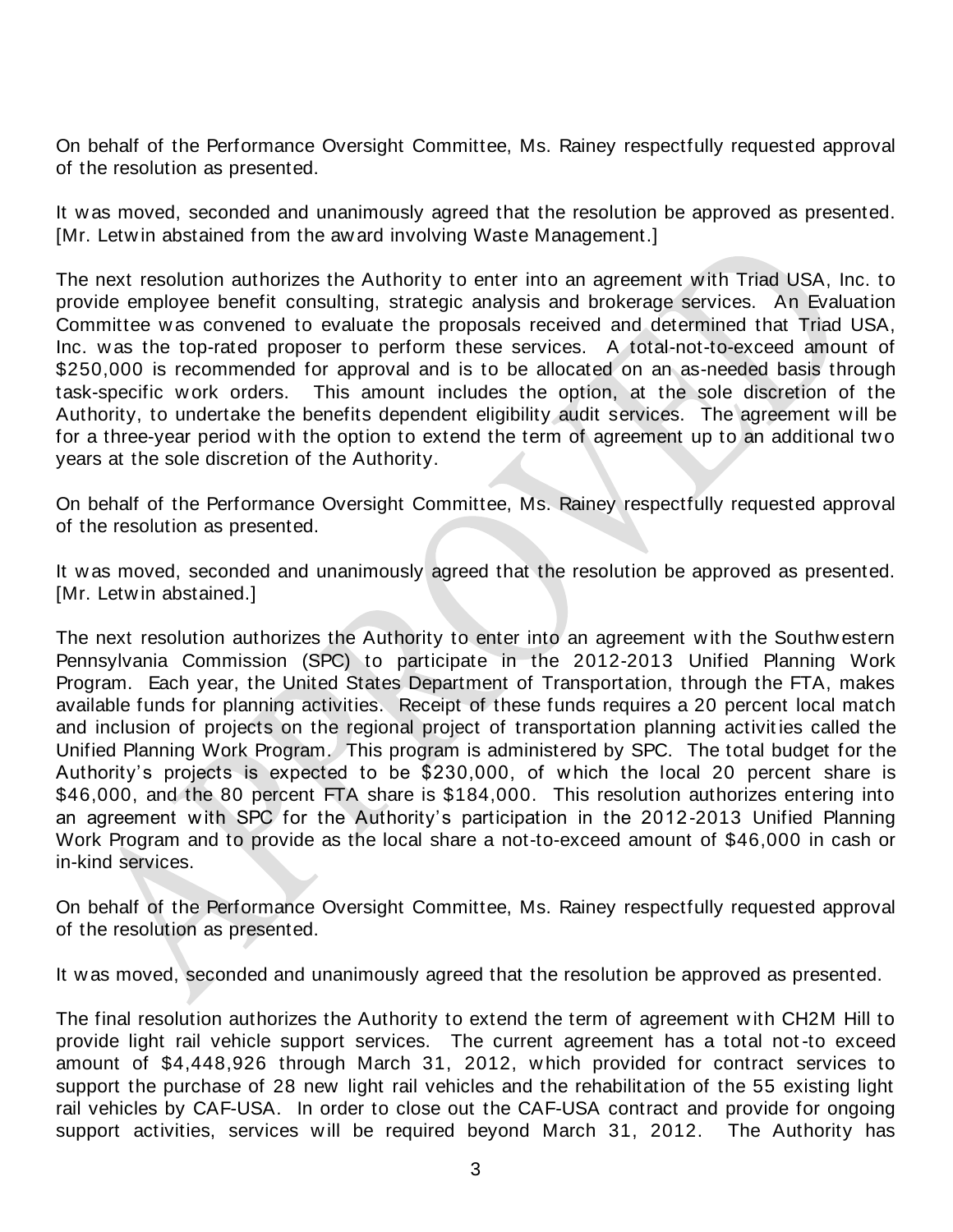determined that it is in its best interest to extend the term of agreement w ith CH2M Hill to June 30, 2012, w ith no increase to the previously authorized total not-to-exceed amount of the agreement.

On behalf of the Performance Oversight Committee, Ms. Rainey respectfully requested approval of the resolution as presented.

It w as moved, seconded and unanimously agreed that the resolution be approved as presented.

Ms. Rainey reported that an update on the North Shore Connector w as given to the Performance Oversight Committee and it w as reported that the project is 98 to 99 percent complete, on schedule, and w ell w ithin the project budget.

Mr. Jim Ritchie, Port Authority's communications officer, then provided an update to the Performance Oversight Committee on various marketing activities that are being planned leading up to the opening of the North Shore Connector on March 25, 2012.

That concluded the report of the Performance Oversight Committee.

The Chairman called on Mr. Mattola for a report of the Planning and Development Committee. Mr. Mattola reported that one of the most important days in Port Authority history w ill play out on February 29 when we will join riders, community leaders, and numerous organizations at the David L. Law rence Convention Center to make it perfectly clear that public transportation is a vital part of our lives. This is when we will be accepting testimony on the proposed 35 percent service reductions and fare increase. Mr. Mattola added that the number of public hearings w e have held is evidence enough that the Authority's funding problems have deep roots.

Mr. Mattola announced that today, Governor Tom Corbett, and other state leaders, have an opportunity to resolve this lingering problem that puts so much at risk for so many throughout the region. Mr. Mattola added enough is enough and it is time to fix this. We are calling on those attending the public hearing to call for action to preserve this tremendous asset. We need to let it be know n that stabilizing public transportation in Allegheny County is a top priority.

Mr. Mattola added that this is our chance to speak up for transit and reiterated that the Port Authority Board and staff do not w ant to cut this service. We are painfully aw are of the personal hardships that w ill result w ith these cuts. This public hearing needs to be the forum to tell the state w hy this matters. It needs to get across to those in charge that cities like Pittsburgh and counties like Allegheny demand sufficient public transportation to prosper. We live and w ork in Allegheny County because of its great assets. Without them, this region w ould not consistently rank w ithin the most livable cities in the country. Without them, many of us w ould no longer desire to live here, w ork here or raise our children here. We need to make the most of the opportunity on February 29 to speak w ith one voice.

Mr. Mattola announced that all of the slots have been filled for the 12-hour hearing, and w e've booked more than half of the slots for the second room w here testimony w ill also be taken. Outside of the hearing room, more than a dozen local organizations w ant to stand in support of public transportation, and intend to staff tables in the lobby area to speak w ith attendees. This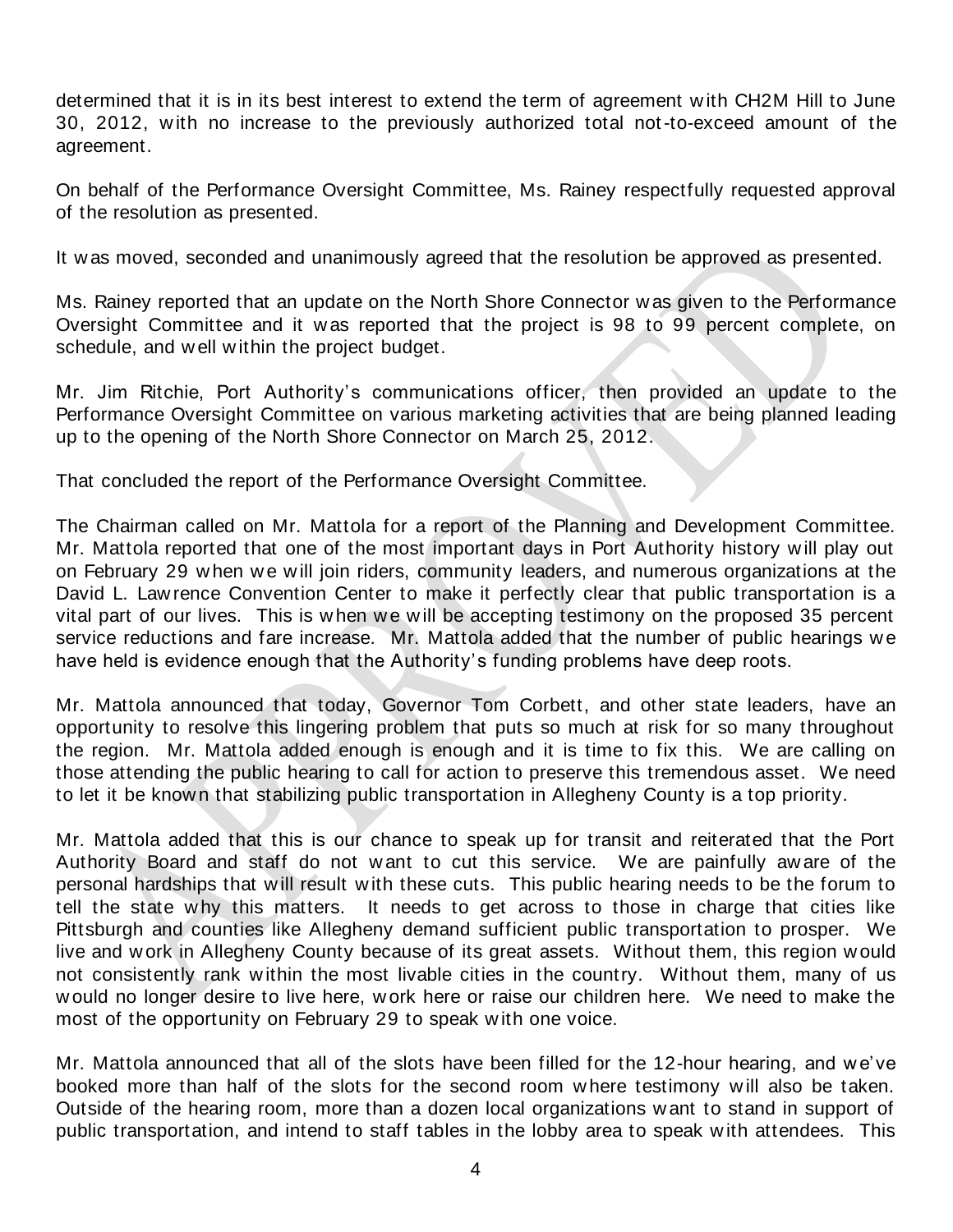is a tremendous show of support and yet another clear sign that we all w ant good bus and trolley service.

Mr. Mattola concluded his report by stating that public transportation is critical to the economic vitality of our region and a lifeline for many of us. The Board encourages everyone to speak at the public hearing and we will join you in calling for the action necessary to protect public transportation in Allegheny County.

The Chairman reported that the Stakeholder Relations Committee did not meet this month and there w ill not be a report.

Under new business, the Chairman presented a resolution to the members requesting approval to enter into an agreement betw een Port Authority and PSSI Stadium, LLC, w hich is the Steelers, and the Holding Acquisition Company for the Rivers Casino to fund free fare at the Allegheny Station. A copy of the resolution has been inserted into the packets.

Port Authority has been actively seeking third-party sponsors to fund free fare on Port Authority's T system from the Allegheny Station to Station Square. As a part of this effort, the Board approved a resolution last month for an agreement betw een Port Authority and the Stadium Authority to fund free fare from the North Side Station to the First Avenue Station.

Mr. Brooks reported that through cooperative efforts and hard w ork of the County Executive, Rich Fitzgerald and his staff, Port Authority has reached a proposed agreement w ith PSI Stadium and the Holding Acquisition Company, LLC to fund free fare from the Allegheny Station to the First Avenue Station. The resolution contains an exhibit that details the specific terms and conditions of the agreement w ith key elements of the agreement. The agreement w ill be for an initial three-year term with an option to extend an additional two years upon mutual agreement of the parties.

Port Authority will receive \$200,000 in year one with \$5,000 escalators in each subsequent year. And, in addition to the \$160,000 plus \$5,000 escalators to fund free fare, the remaining \$40,000 will be allotted on an annual basis for Pittsburgh Steelers and Rivers Casino advertising in Allegheny Station and other advertising space mutually agreed upon by the parties.

In addition to increasing use and ridership on the North Shore Extension to Port Authority's T system and achieving significant operational cost savings for Port Authority, the overall benefits of a free fare zone extending from the North Shore through Dow ntow n Pittsburgh to businesses, the public, visitors and all North Shore and Downtown Pittsburgh stakeholders are clear and many.

Mr. Brooks respectfully requested approval of the resolution as presented.

It w as moved, seconded and unanimously agreed that the resolution be approved as presented.

Also under new business, Mr. Letw in stated that as this w ill be Mr. Richard Taylor's last meeting as a Board member, he w anted to say that it has been a pleasure to serve w ith him on this Board. Richard has brought a great professionalism to the Board and is very committed to